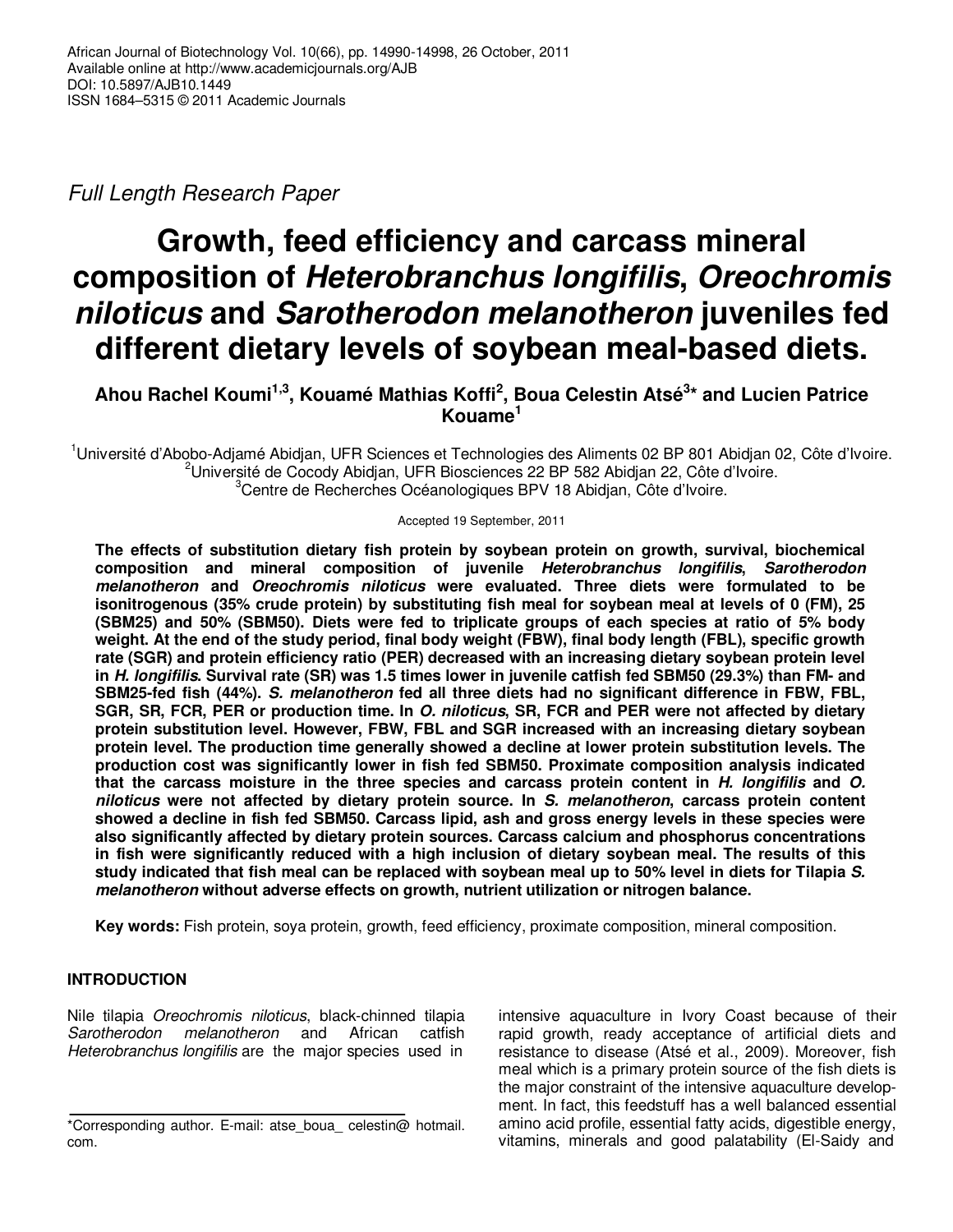Gaber, 2003; Wu et al., 2004; Tacon and Metian, 2008). However, it is expensive, usually unavailable in developing countries and the use of fish meal in the aquaculture feeds causes phosphorus pollution (Phromkunthong and Udom, 2008; Cahu et al., 2009).

Currently, plant proteins such as soybean meal, linseed meal, sunflower meal and cottonseed meal are usually used to partially or totally replace fish meal in the fish diets. In these proteins, soybean meal has one of the most plant proteins used for substituting fish meal in the world (Yigit et al., 2010). This ingredient has high protein content, relatively well balanced amino acid profile, reasonable price and it is available in many countries (Kumar et al., 2010; Oso et al., 2011). However, nutrients composition such as protein ratio, amino acid content, lipid profile ratio, ash ratio and mineral content of fish meal and soybean meal are different. These differences in raw materials could influence growth, feed utilisation and fish carcass composition (Tomás et al., 2005). Moreover, there is a variation in the use of soybean for different fish species.

A number of studies on the utilization of soybean meal as a partial or complete replacement for fish meal in of teleost fish diets have been reported (Wu et al., 2004; Tocher et al., 2008; Kumar et al., 2010). For H. longifilis and Sarotherodon melanotheron, very few studies reported the substitution of fish protein by soya protein in diets. The incorporation of soya protein in fish diet could reduce the cost of diet and improve growth (Akinrotimi et al., 2007). The aim of this study was therefore to investigate the influence of partial or total substitution of fish protein by soya protein on growth and feed efficiency and carcass mineral composition of three West African aquaculture species.

### **MATERIALS AND METHODS**

#### **Experimental diets**

Three practical diets (isonitrogenous) on a crude protein of 35% were formulated with commercially available ingredients. Carcass fish meal (59.5% crude protein) was the tuna protein source in the control diet. The test diets were formulated by substituting fish meal for soybean meal (45.5% crude protein) at levels of 0 (FM), 25 (SBM25) and 50% (SBM50) replacement. Ingredients and chemical composition of the diets are presented in Table 1. To prepare the diets, practical ingredients were ground into small particle sizes (approximately 250 µM) in a Wiley mill. All dry ingredients were mixed together with 1% fish oil (FM) and soya oil (SBM25 and SBM50) in a food mixer for 15 min. Lysine and methionine at 0.5% and premix vitamin and mineral supplemented at 2% were added to the test diets. Thereafter tap water was blended into the mixture to attain a consistency appropriate passing through a meat grinder with 0.5 to 3 mm holes die. After pelleting, the diets were dried to moisture content of 80 to 100% and stored at -20°C until use. The diet containing fish meal (FM) as the main source of protein was considered as the reference diet. More also, the cost of each diet was determined by multiplying the contributions of each diet ingredient by their cost per kilogram and summing the values obtained for all the ingredients (Table 1).

#### **Experimental procedure**

Hatchery reared African catfish H. longifilis fingerlings with mean initial weight of  $0.2 \pm 0.0$  g, black-chinned tilapia S. melanotheron juveniles (11.9  $\pm$  0.4 g), and Nile tilapia *O. niloticus* juveniles (11.6  $\pm$ 4.2 g) were obtained from the Experimental Aquaculture Station of Layo (5°19'N, 4°19'W), Ivory Coast. Prior to the experiments, the fish were acclimatized two weeks into tanks and fed a commercial fish meal-based diet (35% crude protein) to satiation. Experimental fish were then randomly distributed into 9 identical 4  $m<sup>3</sup>$  tanks for each growth experiment per fish species (40 fish per tank with three replicate tanks per treatment for S. Melanotheron and O. niloticus and 500 fish per tank for H. longifilis). Fish were fed a ratio of 5% body weight three times daily (08:00, 12:00 and 17:00 h). All fish in each tank were individually weighed at the start of the experiments, every month, and at the end of the experiments (180 days). At the end of the trials, ten fishes per tank were randomly withdrawn for analysis of fish carcass composition and calculation of nutrient retention rates.

#### **Growth performance, feed efficiency and production parameters**

All calculations were performed for each fish individually in each tank at the end of the trials as follows:

Specific growth rate = (In final weight  $-$  In initial weight) / number of days

Survival rate = (Final number of fish / initial number of fish)  $x$  100

Feed conversion ratio = dry feed intake (g) / weight gain (g)

Feed efficiency ratio = [wet weight gain (g) / dry feed intake (g)]  $x$ 100

Protein efficiency ratio = weight gain (g) / protein intake (g)

Production time = Experimental period (days) / weight of fish produces (kg)

Production  $cost = Cost$  of feeding  $(CFA)$  / weight of fish produces (kg)

#### **Carcass composition analysis**

The proximate composition of diet ingredients, diets and fish carcass (whole body fish excluding viscera) were determined using the standard methods of the AOAC (2003) as follows: dry matter after drying in oven at 105°C for 24 h until constant weight, protein (N  $\times$  6.25) by the Kjeldahl method after acid digestion, lipids by hexane extraction in a Soxhlet system, ash by incineration in a muffle furnace at 550°C for 24 h, while nitrogen-free extract (NFE) was calculated by difference. The gross energy contents of the diets and the fish were calculated on the basis of their crude protein, lipid and carbohydrate contents using the equivalents of 22.2, 38.9 and 17.15 kJ  $g^{-1}$  respectively (Luquet and Moreau, 1989). Experimental diets and fish were analysed for mineral composition (calcium, phosphorus, potassium, sodium, magnesium, iron, zinc, manganese and copper), using microwave digestion and atomic absorption spectrophotometer (Varian SAA 110) airacetylene flame (AOAC, 2003). All the samples were analyzed in triplicate and the mean of each value were taken. Proximate and mineral compositions of the experimental diets are given in Table 1.

#### **Statistical analysis**

All data collected were subjected to one-way analysis of variance(ANOVA) and the significance of the differences between means was tested using Duncan's multiple range test ( $P < 0.05$ ). Statistical version 7.1 software (Statsoft, Tulsa, OK, USA) was used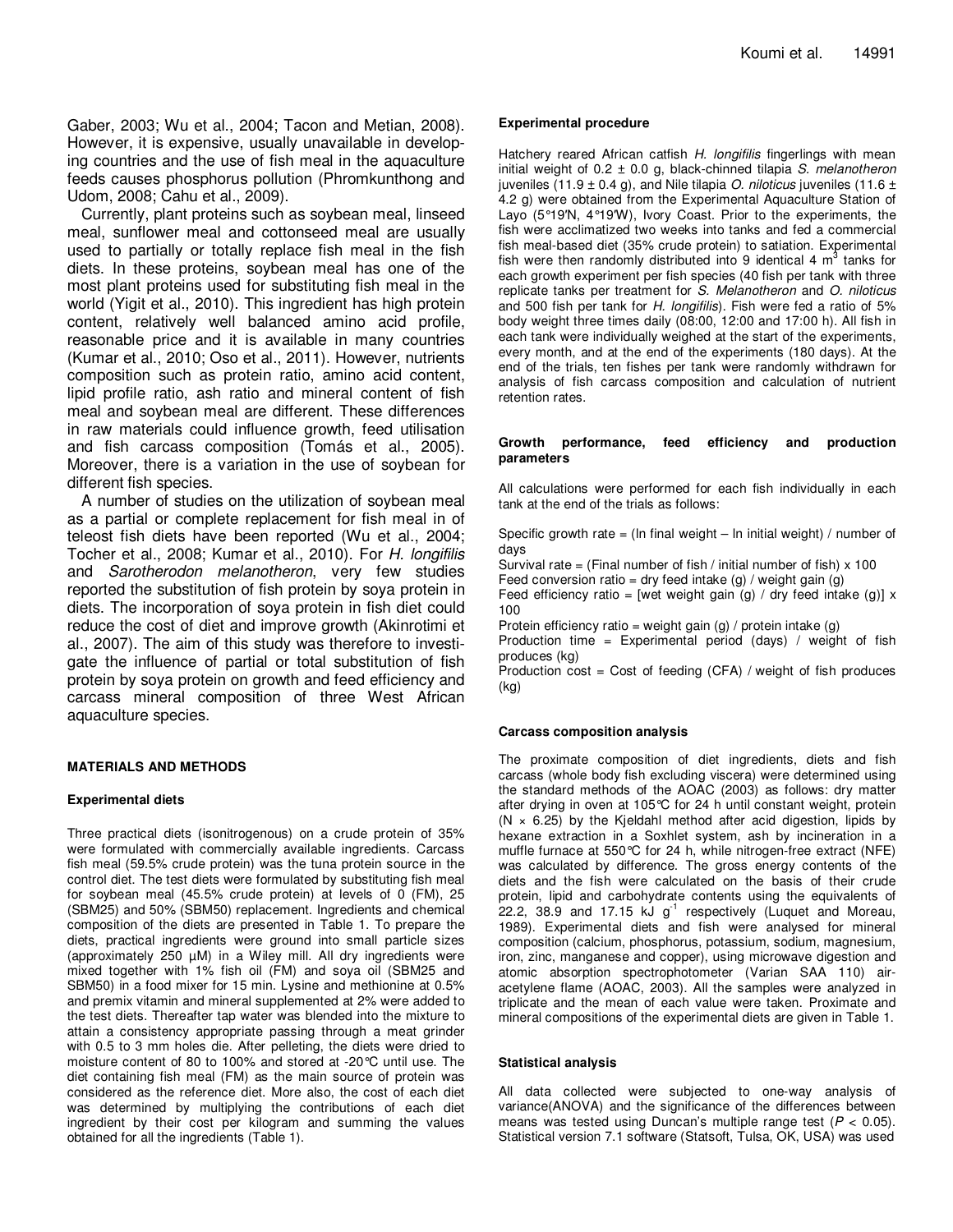Sodium  $(g kg<sup>-1</sup>)$ Magnesium  $(g kg^{-1})$ 

|                                                | <b>Experimental diet</b> |                |                          |  |  |
|------------------------------------------------|--------------------------|----------------|--------------------------|--|--|
| Ingredient                                     | <b>FM</b>                | <b>SBM25</b>   | <b>SBM50</b>             |  |  |
| Corn flour                                     | 100                      | 100            | 100                      |  |  |
| Fish meal                                      | 380                      | 190            |                          |  |  |
| Soybean meal                                   |                          | 248            | 500                      |  |  |
| Wheat bran                                     | 340                      | 222            | 120                      |  |  |
| Cottonseed meal                                | 150                      | 200            | 240                      |  |  |
| Fish oil                                       | 10                       | 5              | $\overline{\phantom{a}}$ |  |  |
| Soya oil                                       |                          | 5              | 10                       |  |  |
| Lysine                                         |                          | 5              | 5                        |  |  |
| Methionine                                     |                          | 5              | 5                        |  |  |
| Vitamin and mineral premix <sup>a</sup>        | 20                       | 20             | 20                       |  |  |
| Total                                          | 1000                     | 1000           | 1000                     |  |  |
| Proximate analysis $(\%)^b$                    |                          |                |                          |  |  |
| Moisture                                       | $10.8 \pm 0.1$           | $10.7 \pm 0.1$ | $10.5 \pm 0.2$           |  |  |
| Crude protein                                  | $35.5 \pm 0.5$           | $35.6 \pm 1.3$ | $35.6 \pm 0.9$           |  |  |
| Total nitrogen                                 | $5.7 \pm 0.1$            | $5.7 \pm 0.2$  | $5.7 \pm 0.3$            |  |  |
| Crude fat                                      | $9.2 \pm 9.2$            | $8.3 \pm 0.9$  | $12.9 \pm 1.0$           |  |  |
| Ash                                            | $12.1 \pm 1.1$           | $9.5 \pm 0.6$  | $7.4 \pm 0.7$            |  |  |
| Crude fibre                                    | $8.4 \pm 0.4$            | $8.4 \pm 0.2$  | $8.8 \pm 0.3$            |  |  |
| Carbohydrate content <sup>c</sup>              | $23.3 \pm 0.3$           | $27.5 \pm 0.8$ | $24.8 \pm 0.6$           |  |  |
| Gross energy (kJ g diet $^{-1}$ ) <sup>d</sup> | $15.5 \pm 0.2$           | $15.9 \pm 0.7$ | $17.2 \pm 0.5$           |  |  |
| Cost $(CFA kg^{-1})^e$                         | 260                      | 225            | 195                      |  |  |
| <b>Mineral composition</b>                     |                          |                |                          |  |  |
| Calcium (g $kg^{-1}$ )                         | $33.9 \pm 2.0$           | $18.7 \pm 0.1$ | $14.2 \pm 1.5$           |  |  |
| Phosphor $(g kg^{-1})$                         | $10.2 \pm 0.3$           | $7.4 \pm 0.4$  | $5.2 \pm 1.1$            |  |  |

**Table 1.** Ingredients (gkg<sup>-1</sup>), proximate and mineral compositions (dry matter basis) of diets used in the experiment.

a Vitamin and mineral mixture; each 1 kg of mixture contains: 4800 I.U. Vit A, 2400 IU cholecalciferol (vit. D), 40 g Vit E, 8 g Vit K, 4.0 g Vit B<sub>12</sub>, 4.0 g Vit B2, 6 g Vit B6, 4.0 g pantothenic acid, 8.0 g nicotinic acid, 400 mg folic acid, 20 mg Biotin, 200 mg Choline, 4 g Copper, 0.4 g Iodine, 12 g Iron, 22 g Manganese, 22 g Zinc, 0.04 g Selenium. Folic acid, 1.2 mg; niacin, 12 mg; D-calcium pantothenate , 26 mg; pyridoxine HCL, 6 mg; riboflavin, 7.2 mg; thiamine HCL, 1.2 mg; sodium chloride (NaCl, 39% Na, 61% Cl), 3077 mg; ferrous sulphate (FeSO47H2O, 20% Fe), 65 mg; manganese sulphate (MnSO4, 36% Mn), 89 mg; zinc sulphate Sulphate (Feodaringo, 20% Fo), to mig, manganood calphate (milionalism) correlations (ZnSO4.7H<sub>2</sub>O, 40% Zn), 150mg; copper sulphate (CuSO<sub>4</sub>.5H<sub>2</sub>O, 25% Cu), 28 mg; potassium iodide (KI, 24% potassium iodide (KI, 24% potas K, 76% I), 11 mg: Celite AW521 (acid-washed diatomaceous earth moisture-silica), 1000 mg. represent the mean of three replicates.  $\degree$  Carbohydrate content = 100 – (% moisture + % protein + % fat + % fibre + % ash). <sup>d</sup> Gross energy = (22.2 × protein + 38.9 × fat + 17.2 × Carbohydrate content). <sup>e</sup>Price in CFA pound: 100 CFA = 0.22 \$ based on 2011 exchange prices in Ivory Coast.

Potassium (g kg<sup>-1</sup>) 6.5 ± 0.2 8.1 ± 0.4 12.3 ± 0.7

Iron (mg kg<sup>-1</sup>) 371.3 ± 3.5 640.0 ± 17.3 970.0 ± 50.0 Zinc (mg kg<sup>-1</sup>) 243.0 ± 43.0 121.0 ± 9.0 133.3 ± 25.2 Manganese (mg kg<sup>-1</sup>) 81.0 ± 2.0 79.0 ± 2.5 82.0 ± 5.0 Copper (mg kg<sup>-1</sup>) 37.3 ± 2.6 36.3 ± 5.5 32.0 ± 8.0

 $6.2 \pm 0.2$  $2.7 \pm 0.1$   $7.4 \pm 0.6$  $2.6 \pm 0.1$ 

 $6.0 \pm 0.3$  $2.5 \pm 0.3$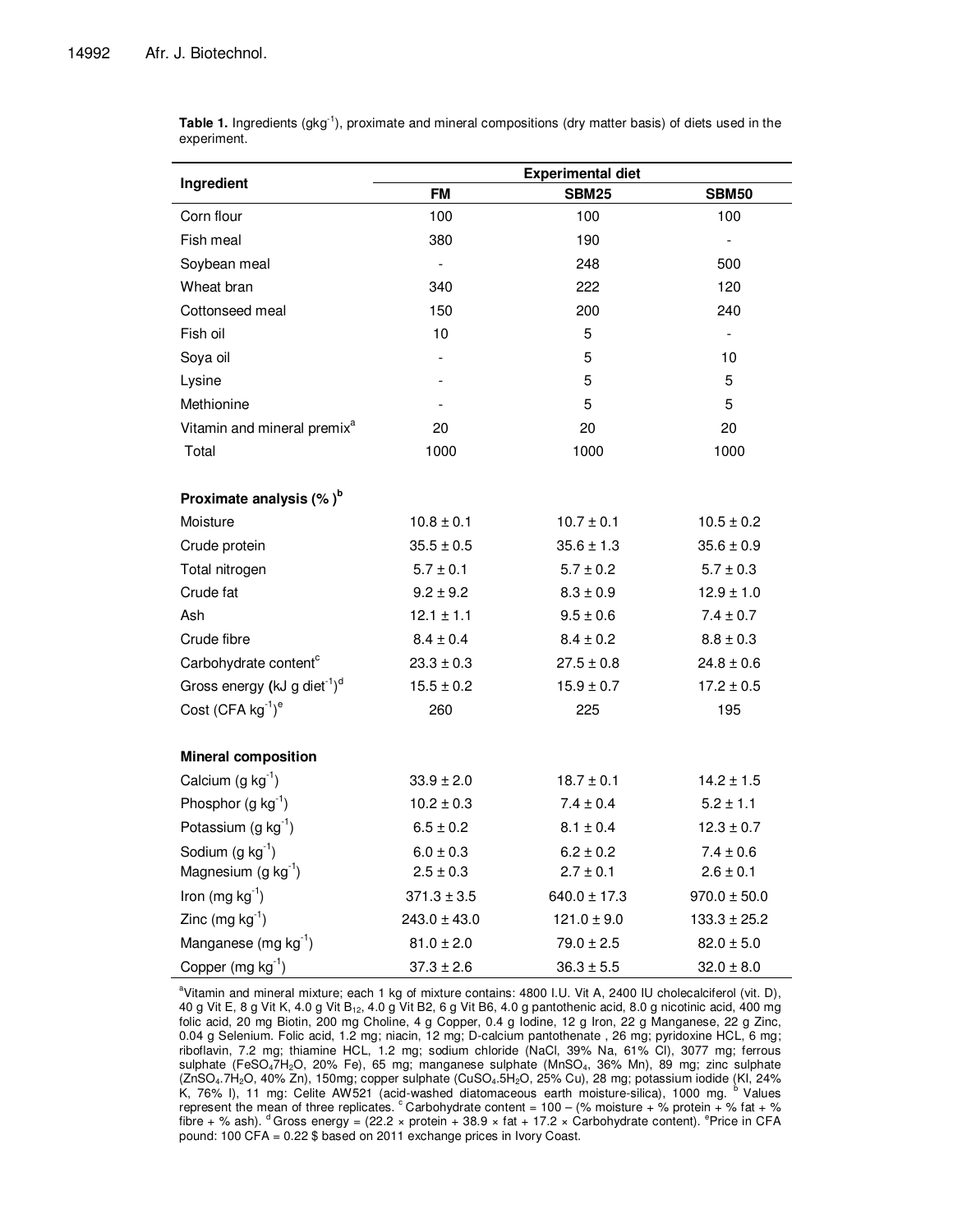for determining the level of significance and values are expressed as means ± standard deviation.

## **RESULTS**

## **Growth performance, feed efficiency and production parameters**

Mean final body weights (FBW), final body length (FBL), specific growth rate (SGR), survival rate (SR), feed conversion ratio (FCR), protein efficiency ratio (PER), production cost (PC) and production time (PT) of H. longifilis, O. niloticus and S. melanotheron fed different diets are shown in Table 2. Growth performance (FBW, FBL, SGR) and protein efficiency ratio (PER) of juvenile African catfish H. longifilis decreased with the increasing of the soybean meal incorporations in feed. We observed that SBM50-fed juvenile catfish had 1.5 times lower survival rate (29.3%) than FM-fed and SBM25-fed fish (44%). In contrast FCR, PC and PT of juvenile catfish fed with the SBM50 diet were significantly higher  $(P<0.05)$ than those of fish fed FM and SBM25. In this species, the mortality was higher for fish fed SBM50. In S. melanotheron, the substitution of dietary fish meal by soybean meal did not affect the growth performance and the feed efficiency parameters. Survival in this species was not significantly different (P>0.05) among the experimental groups, even through a slight increase was observed when dietary soybean meal increase.

On the other hand, inclusion of soybean meal up to 50% into Black-chinned tilapia diet resulted in a lower production cost  $(P<0.05)$  as compared to the FM and SBM25 diets (Table 2, P<0.05). In this species, production time (PT) was not significantly different  $(P>0.05)$ among the experimental groups. In Nile tilapia O. niloticus, there was no significant difference (P>0.05) among the survival rate (SR), FCR and PER between the dietary groups although fish fed diets SBM25 and SBM50 showed significantly  $(P<0.05)$  lower SGR values than that of FM diet (Table 2). FBW and FBL values of O. niloticus decreased with the increasing level of soybean meal in diet. The best FBW and FBL were observed in fish fed FM. Production time (PT) of *O. niloticus* increased with high level of soybean meal in diet. Fish fed FM and SBM25 diets resulted in significantly higher production cost (PC) than those fed SBM50 diet.

## **Carcass nutrient composition**

Carcass proximate composition of H. longifilis, O. Niloticus and S. melanotheron at the end of the experiments is given in Table 3. No significant difference in carcass moisture content was observed between the three fish species fed with different dietary protein sources. The carcass crude protein content of H. longifilis and O. niloticus did not show any significant difference among the experimental groups. In contrast, S. melanotheron fed SBM50 had the significantly lowest values of carcass crude protein (54.2%) than those fed the FM and SBM25 (58.2%). H. longifilis fed SBM25 diet had the highest significant (P<0.05) values of carcass lipid (30.6%) and energy (25.2 kJg<sup>-1</sup>) and lowest values of ash (8.2%). There was no significant difference between the carcass lipid contents and energy of both S. melanotheron and O. niloticus fed FM and SBM25, which were significantly lower than that of fish fed SBM50. For these two species of fish, ash carcass contents decreased in fish fed the diets with soybean meal inclusion unlike the carcass energy which increased with soybean protein high level in diet.

## **Mineral composition**

At the end of the feeding trial, there was no significant difference between the carcass  $Ca^{2+}$  and  $P^{2-}$  contents of both H. Longifilis and S. melanotheron fed FM and SBM25 diets which were significantly higher than those of fish fed SBM50 diet (Table 4). For *O. niloticus*, carcass  $Ca<sup>2+</sup>$  tended to decrease significantly as dietary soybean meal increased (Table 4). H. longifilis fed the FM and SBM25 diets had significantly higher values of carcass  $K^*$ contents than those of fish fed the SBM50 diet (Table 4). The highest carcass  $Zn^{2+}$  values had been noted with  $H$ . longifilis fed the FM diet. In S. melanotheron, the carcass  $\text{Ma}^{2+}$  levels of fish fed SBM25 and SBM50 diets were higher than those of fish fed the control diet. Overall, the carcass Na<sup>+</sup>, Fe<sup>2+</sup>, Mn<sup>2+</sup> and Cu<sup>2+</sup> of fish species H. longifilis, S. melanotheron and O. niloticus did not show any significant difference among the experimental groups. The Mg<sup>2+</sup> values of H. longifilis and O. niloticus also showed the similar tends (Table 4).

## **DISCUSSION**

The growth data of H. longifilis and O. niloticus were affected by both the nature and the levels of dietary protein source contrary to S. melanotheron. Maximizing the utilization of dietary protein for growth is related to both the dietary inclusion level of protein and the availability of non-protein energy sources, such as lipid and/or carbohydrate (Ergün et al., 2008). Inclusion of non-protein energy has been shown to spare dietary protein from catabolism to provide energy and enhance its utilization for growth (Ergün et al., 2008; Ghanawi et al., 2011). For H. longifilis feeds, utilisation parameters were also influenced by the dietary protein source. For this fish, fish meal could be the most important dietary protein sources because H. longifilis is both omnivorous and carnivorous, and hence needed the highest fish protein for growth. Moreover, the decreasing growth of H. longifilis and O. niloticus fed with soya protein diet could be due to the quantity and the quality of soybean meal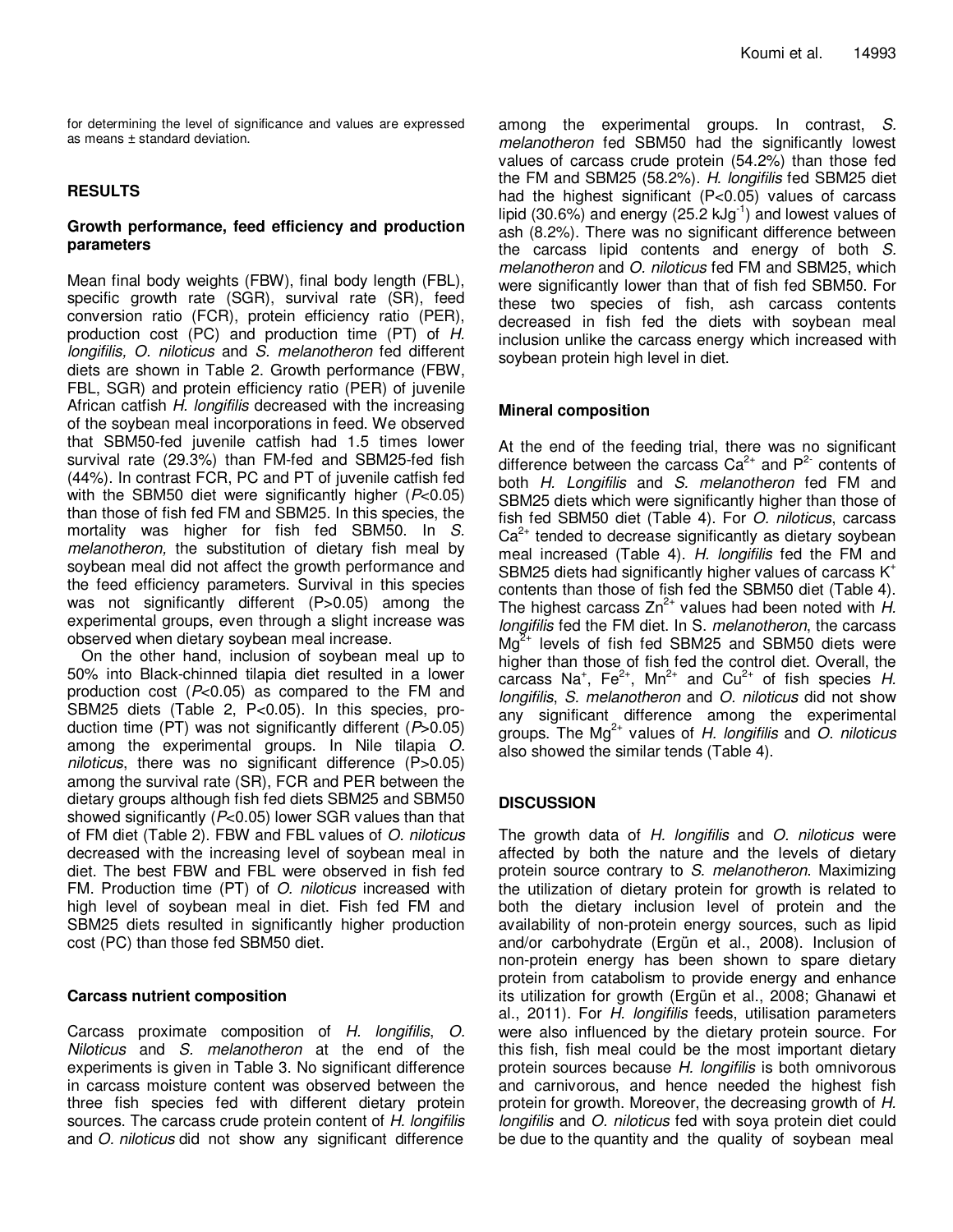|                              | <b>Parameter</b>           | <b>Formulated diet</b>    |                           |                               |         |          |
|------------------------------|----------------------------|---------------------------|---------------------------|-------------------------------|---------|----------|
| <b>Species</b>               |                            | <b>FM</b>                 | <b>SBM25</b>              | <b>SBM50</b>                  | F-max   | P        |
| Heterobranchus<br>longifilis | Initial body Weight (g)    | $0.15 \pm 0.01^a$         | $0.15 \pm 0.01^a$         | $0.15 \pm 0.01^a$             |         |          |
|                              | Final body Weight (g)      | $133.2 \pm 52.7^{\circ}$  | $74.6 \pm 30.80^b$        | 52.1 $\pm$ 25.6 <sup>a</sup>  | 98.94   | 0.000000 |
|                              | Final body Length (g)      | $24.7 \pm 3.2^{\circ}$    | $20.7 \pm 3.5^b$          | $17.9 \pm 3.2^a$              | 88.243  | 0.000000 |
|                              | Specific growth rate (%/j) | $5.6 \pm 0.3^{\circ}$     | $5.2 \pm 0.1^{\circ}$     | $4.8 \pm 0.4^{\text{a}}$      | 5.294   | 0.047    |
|                              | Survival rate (%)          | $43.9 \pm 1.3^b$          | $44.0 \pm 6.0^b$          | $29.3 \pm 3.5^a$              | 12.876  | 0.007    |
|                              | Feed conversion ratio      | $1.0 \pm 0.1^a$           | $1.2 \pm 0.0^a$           | $1.6 \pm 0.2^b$               | 13.885  | 0.006    |
|                              | Protein efficiency ratio   | $2.9 \pm 0.2^{\circ}$     | $2.4 \pm 0.1^b$           | $1.8 \pm 0.3^a$               | 19.934  | 0.002    |
|                              | Production cost (CFA/kg)   | $258.3 \pm 19.3^a$        | $268.3 \pm 6.6^a$         | $302.4 \pm 4.2^b$             | 10.603  | 0.011    |
|                              | Production time (days/kg)  | $13.9 \pm 2.7^a$          | $20.2 \pm 3.3^a$          | $86.5 \pm 10.5^b$             | 114.226 | 0.000017 |
|                              |                            |                           |                           |                               |         |          |
|                              | Initial body Weight (g)    | $11.9 \pm 0.3^a$          | $11.9 \pm 0.5^a$          | $11.9 \pm 0.6^a$              |         |          |
|                              | Final body Weight (g)      | $133.8 \pm 6.3^a$         | $125.5 \pm 10.6^a$        | $124.3 \pm 9.9^a$             | 0.953   | 0.437    |
|                              | Final body Length (g)      | $23.6 \pm 1.0^a$          | $23.2 \pm 0.9^a$          | $23.7 \pm 0.4^a$              | 0.7852  | 0.4592   |
| Sarotherodon                 | Specific growth rate (%/j) | $1.3 \pm 0.02^a$          | $1.3 \pm 0.03^a$          | $1.3 \pm 0.04^a$              | 0.433   | 0.668    |
| melanotheron                 | Survival rate (%)          | $84.2 \pm 9.5^a$          | $87.5 \pm 4.3^a$          | $91.7 \pm 1.4^a$              | 1.9010  | 0.2294   |
|                              | Feed conversion ratio      | $2.4 \pm 0.7^{\rm a}$     | $2.9 \pm 0.3^a$           | $2.4 \pm 0.3^a$               | 1.484   | 0.299    |
|                              | Protein efficiency ratio   | $1.3 \pm 0.4^a$           | $1.0 \pm 0.1^a$           | $1.2 \pm 0.1^a$               | 1.261   | 0.349    |
|                              | Production cost (CFA/kg)   | 580.4 ± 24.1 <sup>b</sup> | 643.1 ± 38.4 <sup>b</sup> | 449.1 $\pm$ 33.6 <sup>a</sup> | 27.68   | 0.0009   |
|                              | Production time (days/kg)  | $43.5 \pm 3.1^a$          | $46.2 \pm 4.3^a$          | $43.9 \pm 3.9^a$              | 0.441   | 0.662    |
|                              |                            |                           |                           |                               |         |          |
| Oreochromis<br>niloticus     | Initial body Weight (g)    | $11.6 \pm 4.2^a$          | $11.6 \pm 4.2^a$          | $11.6 \pm 4.2^a$              |         |          |
|                              | Final body Weight (g)      | $221.9 \pm 50.4^{\circ}$  | $169.7 \pm 32.6^b$        | $140.7 \pm 30.3^a$            | 43.98   | 0.000000 |
|                              | Final body Length (g)      | $22.2 \pm 1.6^{\circ}$    | $20.4 \pm 1.3^b$          | $19.1 \pm 1.4^a$              | 43.9801 | 0.000000 |
|                              | Specific growth rate (%/j) | $1.6 \pm 0.1^b$           | $1.5 \pm 0.04^a$          | $1.4 \pm 0.1^a$               | 7.162   | 0.026    |
|                              | Survival rate (%)          | $71.3 \pm 12.2^a$         | $76.0 \pm 9.2^a$          | $67.3 \pm 6.4^a$              | 0.4339  | 0,6668   |
|                              | Feed conversion ratio      | $1.1 \pm 0.2^a$           | $1.2 \pm 0.04^a$          | $1.2 \pm 0.1^a$               | 1.207   | 0.363    |
|                              | Protein efficiency ratio   | $2.7 \pm 0.4^a$           | $2.4 \pm 0.1^a$           | $2.3 \pm 0.2^a$               | 1.605   | 0.277    |
|                              | Production cost (CFA/kg)   | $278.3 \pm 46.2^b$        | $270.9 \pm 9.6^b$         | $235.1 \pm 25.8^a$            | 54.275  | 0.0001   |
|                              | Production time (days/kg)  | $26.0 \pm 1.0^a$          | $31.1 \pm 0.8^b$          | $43.1 \pm 5.6^{\circ}$        | 38.547  | 0.00038  |

**Table 2.** Growth performance, feed utilization and production parameters of Heterobranchus longifilis, Oreochromis niloticus and Sarotherodon melanotheron fed with formulated diets.

\*Values are means  $\pm$  SD. Values in the same row with different superscripts are significantly different ( $P < 0.05$ )

used in the SBM25 and SBM50 diets.

Soy meal contains anti-nutritional compounds that influence feed intake, growth and protein retention (Storebakken et al., 2000). Replacement of fish meal with soybean meal up to 50% in Nile tilapia O. niloticus and African catfish H. longifilis feed lowered growth, primarily by lowering protein efficiency ratio (PER) and secondary increasing feed conversion ratio (FCR). In contrast, soybean meal levels of 25% or more have little or no effect on Black-chinned tilapia S. melanotheron growth performances. Replacement of fish meal with soybean meal at levels between 20 and 50% in the diet has variable effects on growth, depending on the study (Refstie et al., 2000). This variance is perhaps associated with the specific requirement, the synthesis ability or the enzymatic equipment of fish. Thus, studies involving partial or total replacement of fish meal with soybean meal in diets for different fish species are difficult to

compare. The higher growth performance exhibited by H. longifilis fed fish diet was in agreement with Toko et al. (2008), who obtained higher growth performance with same species fed fish meal diet in comparison with ones fed soybean diet. In addition, Borgeson et al. (2006) had reported that substituting fish protein with plant protein at higher levels of dietary protein reduces the growth for O. niloticus. The lowest values of FCR (FCR <2) associated to the best values of PER (PER>2) of fish fed diets with decreasing soybean meal inclusion resulted in a highest growth in H. longifilis and O. niloticus. In addition, there was a general decrease in FCR and increase in PER for fish fed FM diet compared to the SBM feed-fish. Such observation may be related to the fact that FCR decreases, while PER increases with increased feeding rate and growth (Chakraborty et al., 2011).

In S. melanotheron, feeding trials revealed that the sources and the levels of dietary protein appeared to be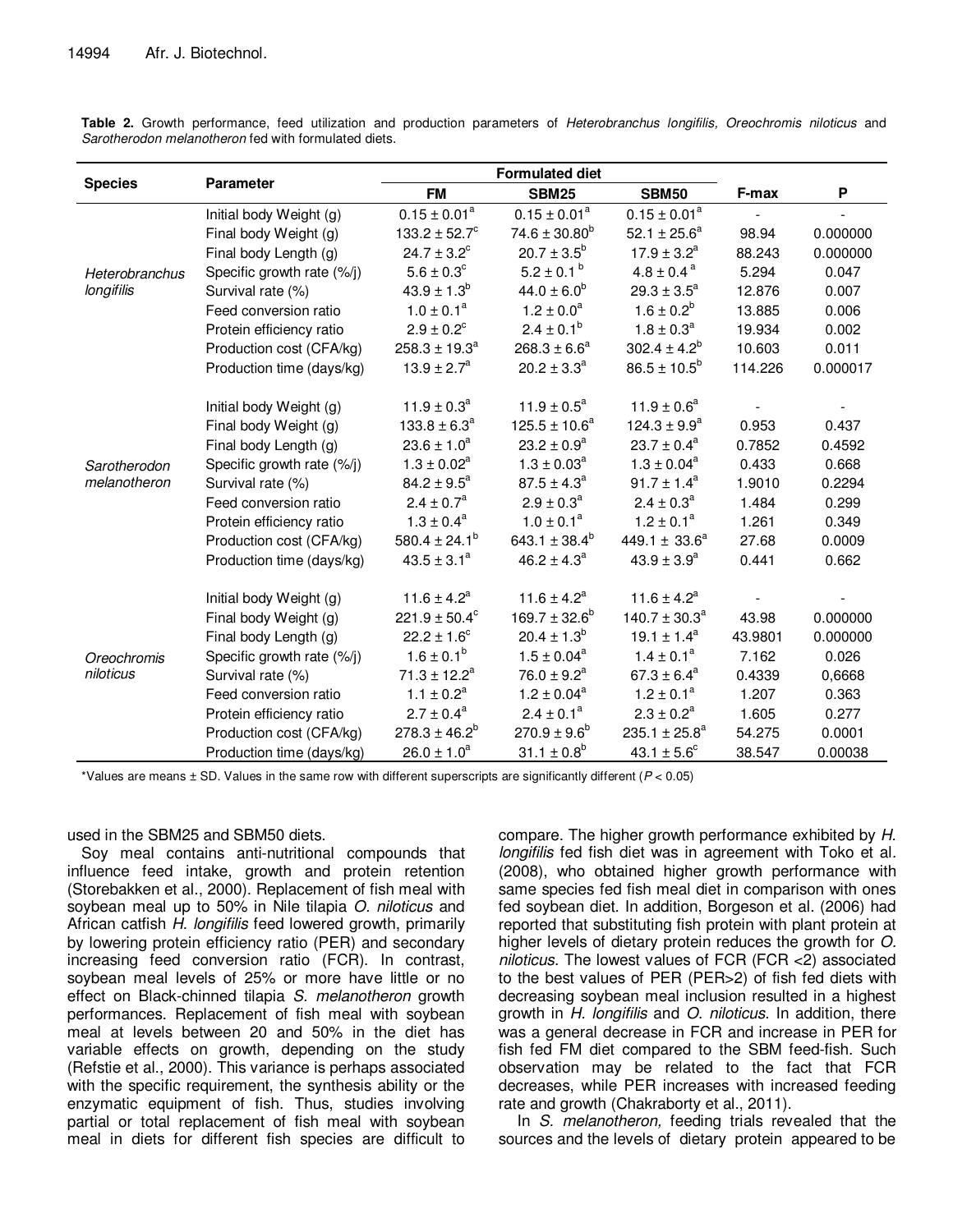|                                     | <b>Parameter</b>                  | <b>Formulated diet</b>       |                             |                             |         |          |
|-------------------------------------|-----------------------------------|------------------------------|-----------------------------|-----------------------------|---------|----------|
| <b>Species</b>                      |                                   | <b>FM</b>                    | <b>SBM25</b>                | <b>SBM50</b>                | F-max   | P        |
| <b>Heterobranchus</b><br>longifilis | Moisture (%)                      | $75.7 \pm 0.8^{\circ}$       | $74.9 \pm 0.7^{\circ}$      | $75.2 \pm 0.7^{\circ}$      | 0.827   | 0.482    |
|                                     | Crude protein (%)                 | $59.8 \pm 0.5^a$             | $59.9 \pm 0.5^{\circ}$      | $59.9 \pm 0.5^a$            | 0.017   | 0.983    |
|                                     | Lipid (%)                         | $25.1 \pm 0.8^a$             | $30.6 \pm 0.3^b$            | $24.1 \pm 0.4^a$            | 129.245 | 0.000012 |
|                                     | Ash $(%)$                         | $11.0 \pm 0.4^b$             | $8.2 \pm 0.2^a$             | $12.2 \pm 0.7^{\circ}$      | 59.817  | 0.0001   |
|                                     | Gross energy $(kJg^{-1})$         | $23.1 \pm 0.3^a$             | $25.2 \pm 0.2^b$            | $22.7 \pm 0.1^a$            | 131.565 | 0.00001  |
|                                     | Moisture (%)                      | $70.1 \pm 4.3^{\circ}$       | $70.1 \pm 1.5^a$            | $67.3 \pm 0.8^a$            | 1.171   | 0.372    |
| Sarotherodon                        | Crude protein (%)                 | $58.2 \pm 0.4^{\circ}$       | $58.2 \pm 0.3^{\circ}$      | $54.2 \pm 2.2^a$            | 9.022   | 0.016    |
| melanotheron                        | Lipid $(\%)$                      | $16.9 \pm 0.7^a$             | $16.7 \pm 1.2^a$            | $23.2 \pm 0.2^{\circ}$      | 65.631  | 0.00008  |
|                                     | Ash $(%)$                         | $20.0 \pm 0.5^{\circ}$       | $18.3 \pm 1.1^b$            | $16.5 \pm 0.1^a$            | 17.985  | 0.003    |
|                                     | Gross energy $(kJg^{-1})$         | $19.5 \pm 0.3^{\circ}$       | $19.4 \pm 0.5^{\circ}$      | $21.1 \pm 0.6^{\circ}$      | 12.619  | 0.007    |
| Oreochromis<br>niloticus            | Moisture (%)                      | $69.6 \pm 1.4^a$             | 69.1 $\pm$ 0.1 <sup>a</sup> | 69.1 $\pm$ 0.3 <sup>a</sup> | 0.3826  | 0.698    |
|                                     | Crude protein (%)                 | 63.1 $\pm$ 0.03 <sup>a</sup> | $63.0 \pm 0.1^a$            | $62.6 \pm 0.5^{\circ}$      | 2.407   | 0.171    |
|                                     | Lipid $(\%)$                      | $19.7 \pm 0.2^a$             | $20.5 \pm 0.5^{\circ}$      | $26.6 \pm 0.6^{\circ}$      | 180.367 | 0.000004 |
|                                     | Ash $(%)$                         | $17.7 \pm 0.6^{\circ}$       | $15.3 \pm 0.5^{\circ}$      | $13.0 \pm 0.01^a$           | 88.539  | 0.00004  |
|                                     | Gross energy (kJg <sup>-1</sup> ) | $21.5 \pm 0.3^a$             | $22.0 \pm 0.2^a$            | $23.8 \pm 0.6^{\circ}$      | 105.750 | 0.000021 |

**Table 3.** Carcass composition of Heterobranchus longifilis, Oreochromis niloticus and Sarotherodon melanotheron fed with formulated diets\*(dry matter basis).

\*Values are means  $\pm$  SD. Values in the same row with different superscripts are significantly different ( $P < 0.05$ ).

relatively unimportant for the growth. A similar result was observed by Goda et al. (2007) who observed comparable growth and feed utilization in tilapia Sarotherodon galilaeus fed soybean meal diet with those fish meal based diet. Since S. melanotheron is an herbivorous fish (Koné and Teugels, 2003), it could have the enzymatic equipment to use nutrient and energy provided by soybean meal.

More also, in the present study, the moisture content of fish carcass did not vary with experimental diets. On the contrary, protein, lipid, ash and energy were significantly influenced by the dietary protein source. Our results show a significant increase in S. melanotheron and O. niloticus carcass lipid contents with higher levels of soybean meal in diets. The rising lipid values obtained with tilapia fish fed SBM50 diet may be due to the highest lipid content (12.9%) observed in SBM50 diet. A similar result for carcass fat is reported by Abdelghany (2003) in O. niloticus and Goda et al. (2007) in S. galilaeus. The high fat and energy retention values in this group, clearly suggest that there were rising lipogenesis with high levels of fish meal replacements as reported by Kaushik et al. (2004) in European sea bass. In addition, Costanzo et al. (2011) showed dietary protein levels and sources as the major factors responsible for the species lipogenesis and lipid retention. In H. longifilis carcass, the changes of lipid, ash and energy levels did not reflect those of diets used in contrast with S. melanotheron and O. niloticus. These fish had a significant decrease in ash carcass with high levels of fish meal replacement. Normally, the ash content of good quality fishmeal averages between 17

and 25%, more ash indicates a higher mineral content, especially calcium, phosphorus, and magnesium (Costanzo et al., 2011).

Calcium and phosphorus constitute the majority of the ash found in fishmeal associated with the bone fraction (Sugiura et al., 2000). Ca and P were highly available and retained for the three species H. longifilis, S. melanotheron and O. niloticus fed with fish meal diet. Unlike the phosphorus in plants, phosphorus in fishmeal is in a form highly available to most animals (Tocher et al., 2008). Phosphorus is a nutritionally important mineral due to its requirement for growth, bone mineralization, and energy metabolism (Lall, 2002). Reduced growth was the main P deficiency sign observed in most fish species (Phromkunthong and Udom, 2008). However, the results of carcass mineral composition showed that Ca and P concentrations in H. longifilis, S. melanotheron and O. niloticus carcass were considerably reduced with high inclusion of dietary SBM. This could be due to the low levels of these minerals in soybean meal based diets. In fact, Ca and P are the dominant inorganic components in the whole fish and about 90% of Ca and 80% of P are found in the bones (Hertrampf and Piedad-Pascual, 2000). Thus, fish meal Ca and P contents are more important than those of soybean meal. The phosphorus in plants is not as readily available to fish because it is primarily in the organic form known as phytic acid (Lall, 2002). Moreover, phytic acid readily chelates di- and trivalent cations such as calcium and zinc, thus reducing the availability of these minerals (Watanabe et al., 1997; Yigit et al., 2010).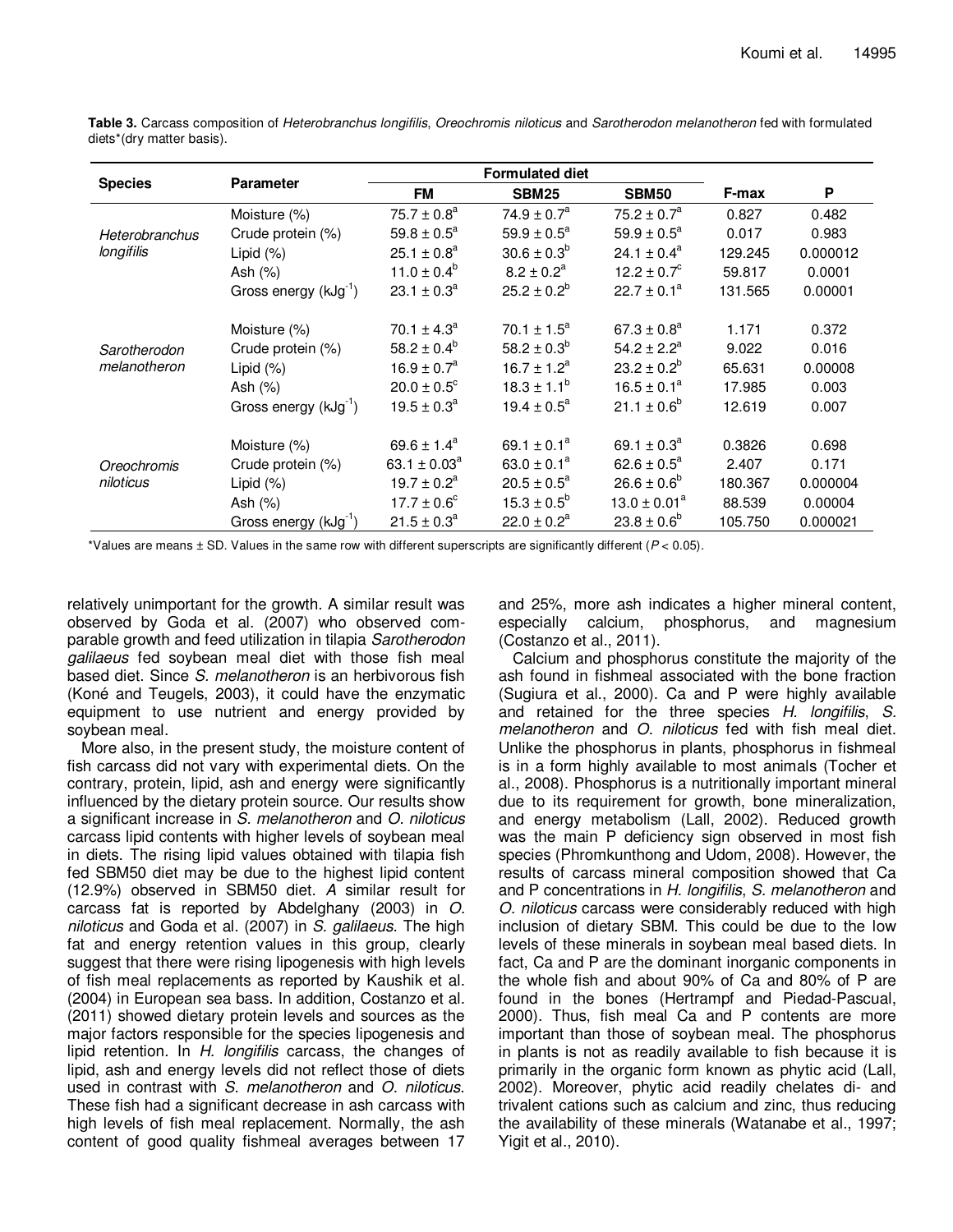|                                    |                                  | <b>Formulated diet</b>    |                    |                             |          |                           |
|------------------------------------|----------------------------------|---------------------------|--------------------|-----------------------------|----------|---------------------------|
| <b>Species</b><br><b>Parameter</b> |                                  | <b>FM</b>                 | <b>SBM25</b>       | <b>SBM50</b>                | F-max    | $\boldsymbol{\mathsf{P}}$ |
|                                    | Calcium $(g kg-1)$               | $19.2 \pm 0.8^b$          | $18.7 \pm 0.7^{5}$ | $12.4 \pm 0.4^a$            | 89.388   | 0.000034                  |
|                                    | Phosphor $(g kg^{-1})$           | $19.7 \pm 0.4^b$          | $19.1 \pm 0.5^b$   | $12.5 \pm 0.9^a$            | 56.2985  | 0.000129                  |
| Heterobranchus<br>longifilis       | Magnesium $(g kg^{-1})$          | $18.9 \pm 0.5^a$          | $18.6 \pm 0.4^a$   | $18.7 \pm 0.4^a$            | 0.4935   | 0.6332                    |
|                                    | Potassium (g $kg^{-1}$ )         | $2.2 \pm 0.3^a$           | $2.0 \pm 0.2^a$    | $5.3 \pm 0.2^b$             | 143.2990 | 0.000009                  |
|                                    | Sodium $(g kg^{-1})$             | $1.2 \pm 0.2^a$           | $1.1 \pm 0.1^a$    | $1.1 \pm 0.1^a$             | 0.1041   | 0.9028                    |
|                                    | Iron (mg $kg^{-1}$ )             | $701.1 \pm 18.3^a$        | $706.1 \pm 10.0^a$ | $706.3 \pm 9.1^a$           | 0.1552   | 0.0012                    |
|                                    | Zinc (mg $kg^{-1}$ )             | $121.0 \pm 6.2^b$         | $92.5 \pm 5.7^a$   | $88.9 \pm 6.2^a$            | 25.5470  | 0.0012                    |
|                                    | Manganese (mg kg <sup>-1</sup> ) | $17.8 \pm 8.5^a$          | $18.5 \pm 8.5^a$   | $18.2 \pm 8.9^a$            | 0.0050   | 0.995                     |
|                                    | Copper $(mg kg-1)$               | $113.3 \pm 13.3^a$        | $103.3 \pm 6.8^a$  | $107.4 \pm 4.7^a$           | 0.9318   | 0.4442                    |
|                                    |                                  |                           |                    |                             |          |                           |
|                                    | Calcium $(g kg^{-1})$            | $18.4 \pm 0.0^b$          | $18.4 \pm 0.1^b$   | $16.2 \pm 0.0^a$            | 2439.244 | 0.0000                    |
|                                    | Phosphor $(g kg^{-1})$           | $17.3 \pm 0.3^b$          | $17.3 \pm 0.4^b$   | $14.2 \pm 0.1^a$            | 150.337  | 0.000007                  |
|                                    | Magnesium $(g kg^{-1})$          | $10.6 \pm 0.1^a$          | $12.4 \pm 0.5^b$   | $12.6 \pm 0.6^b$            | 18.310   | 0.0028                    |
| Sarotherodon                       | Potassium (g $kg^{-1}$ )         | $3.4 \pm 0.1^a$           | $3.2 \pm 0.5^a$    | $3.3 \pm 0.6^a$             | 0.801    | 0.491                     |
| melanotheron                       | Sodium $(g kg^{-1})$             | $11.0 \pm 0.1^a$          | $11.0 \pm 0.2^a$   | $11.0 \pm 0.0^a$            | 0.042    | 0.9596                    |
|                                    | Iron (mg $kg^{-1}$ )             | 556.3 ± 14.8 <sup>a</sup> | $524.3 \pm 56.6^a$ | $540.3 \pm 43.0^a$          | 0.437    | 0.665                     |
|                                    | Zinc (mg $kg^{-1}$ )             | $61.9 \pm 2.2^a$          | 64.3 ± $5.9^a$     | 62.0 ± $2.7^a$              | 0.358    | 0.713                     |
|                                    | Manganese (mg kg <sup>-1</sup> ) | $8.4 \pm 0.6^a$           | $8.0 \pm 1.0^a$    | $8.7 \pm 0.6^a$             | 0.596    | 0.5804                    |
|                                    | Copper $(mg kg^{-1})$            | $363.3 \pm 32.2^a$        | $370.0 \pm 45.6^a$ | $366.7 \pm 57.7^a$          | 0.016    | 0.9842                    |
|                                    |                                  |                           |                    |                             |          |                           |
| Oreochromis<br>niloticus           | Calcium                          | $18.3 \pm 0.6^c$          | $15.2 \pm 0.2^b$   | $7.5 \pm 0.5^a$             | 505.4501 | 0.000000                  |
|                                    | Phosphor                         | $17.2 \pm 0.2^b$          | $12.7 \pm 0.8^a$   | $12.3 \pm 0.2^a$            | 102.8548 | 0.000023                  |
|                                    | Magnesium                        | $11.4 \pm 0.4^a$          | $11.2 \pm 0.5^a$   | 11.1 $\pm$ 0,3 <sup>a</sup> | 0.0899   | 0.9152                    |
|                                    | Potassium                        | $3.1 \pm 0.1^a$           | $2.9 \pm 0.1^a$    | $3.1 \pm 0.0^a$             | 2.415    | 0.1700                    |
|                                    | Sodium                           | $1.1 \pm 0.2^a$           | $1.0 \pm 0.1^a$    | $1.2 \pm 0.2^a$             | 0.0029   | 0.9971                    |
|                                    | Iron                             | 600.3 ± 51.4 <sup>a</sup> | $570.7 \pm 50.3^a$ | 580.3 ± 45.4 <sup>a</sup>   | 0.2807   | 0.7647                    |
|                                    | Zinc                             | $83.0 \pm 5.4^a$          | $82.3 \pm 7.6^a$   | $78.0 \pm 2.1^a$            | 0.2835   | 0.7627                    |
|                                    | Manganese                        | $13.9 \pm 4.1^a$          | $19.3 \pm 5.0^a$   | $17.3 \pm 3.1^a$            | 1.3030   | 0.3389                    |
|                                    | Copper                           | $216.7 \pm 33.1^a$        | $201.7 \pm 63.9^a$ | $207.9 \pm 26.9^a$          | 0.0867   | 0.918                     |

**Table 4.** Carcass mineral composition (dry matter basis) of Heterobranchus longifilis, Oreochromis niloticus and Sarotherodon melanotheron fed with formulated diets\*.

\*Values are means  $\pm$  SD. Values in the same row with different superscripts are significantly different  $(P < 0.05)$ . FM = Fish meal; SBM = soybean meal.

In contrast, the high carcass levels of K in H. longifilis and Mg in S. melanotheron fed soybean meal diets suggest high retention of these minerals by fish. The minerals are responsible for skeletal formation, maintenance of colloidal systems, regulation of acid-base equilibrium and for biologically important compounds such as hormones and enzymes (Watanabe et al., 1997). Deficiency signs in mineral include reduced growth, biochemical, structural and functional pathologies and skeletal deformities and quantitative requirements have been determined for several fish species (Lall, 2002). In the present study, no pathology of mineral deficiency was observed. A slight increase in the survival rate was observed in S. melanotheron when the dietary inclusion level of soybean meal increased to 50%, however, these differences were not significant.

In H. longifilis, the results of survival showed that mortality increases around of 30% when the inclusion of soybean meal increased up 50% in the diet. The highest mortality rate observed with fish fed SBM50 due to the intensifying cannibalistic behavior have consequently reduced survival rate in this group. Our results suggest that the cannibalistic component might become important when soybean protein increased in the diet of African catfish. This result demonstrates that soybean meal diet up to 50% cannot cover sufficiently the nutritional need of H. longifilis.

In this study, the production cost of  $H$ . longifilis was higher in fish fed up to 50% soybean meal as compared to the lower soybean protein content diets in which no difference was observed. The production time in fish fed SBM50 was also 6.2 and 4.3 times greater compared to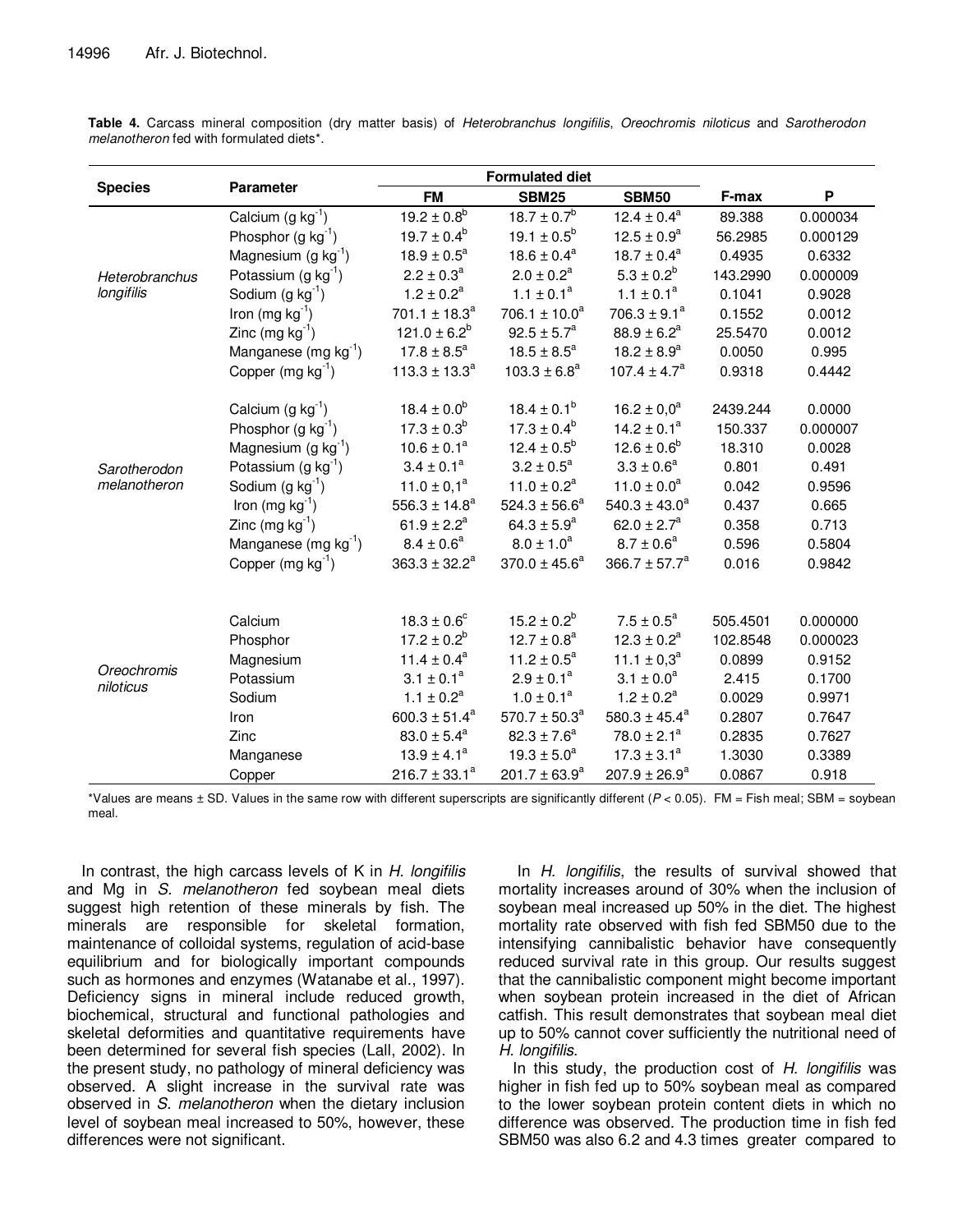fish fed FM and SBM25 diets, respectively. On the other hand, addition of soybean meal to fish diet up to 50% decreased production cost in both S. melanotheron and O. niloticus, even though an increasing production time could be observed as the fish meal replacement levels rose in the later species. Inclusion of soybean meal into African catfish diets resulted in a lower economical efficiency as compared to the control diet. The soybean meal diet (SBM50) prices is nearly 75% of the fish meal diet (FM), so the result of production cost shows that the use of soybean meal has reduced feed cost and increase profits in S. melanotheron and O. niloticus. Minimizing the feed cost could be achieved through the use of untraditional cheaper feed ingredients. In aquaculture, feeding of fish has been acknowledged to generally contribute to the major cost incurred during the production cycle (Abu et al., 2010).In conclusion, this study showed that replacement of fish protein by soya protein in diet (35% crude protein) reduces the growth of H. longifilis and O. niloticus contrary to S. melanotheron. Therefore, results indicate that the lower ash and higher lipid contents of O. niloticus and S. melanotheron fish carcass were associated with soya protein diets. Furthermore, substitution of fish meal by soya meal up to 50% in the diet reduces the Ca and P carcass contents in the three species fish studied.

The aquaculture industry must continue to seek out alternative sources of high-quality plant and animalbased protein ingredients for their feedstuffs.

## **ACKNOWLEDEGMENTS**

The authors thank the staff of Biochemistry and Foods Sciences Laboratory (LaBSA) University of Cocody (Ivory Coast) for their assistance in chemical analyses. Furthermore, the authors express their sincere thanks to the staff of Layo Aquaculture Station, for their contribution in conducting growth trials and samplings. This study is a part of the Oceanology Research Centre project and was financed by the Ivorian Government.

#### **REFERENCES**

- Abdelghany AE (2003). Partial and complete replacement of fish meal with gambusia meal in diets for red tilapia Oreochromis niloticus x O. mossambicus. Aquacult. Nutr. 9: 145-154.
- Abu OMG, Sanni LO, Erondu ES, Akinrotimi OA (2010). Economic viability of replacing maize with whole cassava root meal in the diet of hybrid cat-fish. Agric. J. 5: 1-5.
- Akinrotimi OA, Gabriel UU, Owhouda NK, Onunkwo DN, Opara JY, Anyanwu PE, Cliffe PT (2007). Formulating an environmentally friendly fish feed for sustainable aquaculture development in Nigeria. Agric.J. 2: 606-612.
- AOAC (Association of Official Analytical Chemist) (2003). Official methods of analysis. 17<sup>th</sup> ed. Washington DC, USA.
- Atsé BC, Konan KJ, Alla YL, Pangni K (2009). Effect of rearing density and feeding regimes on growth and survival of African catfish, Heterobranchus longifilis (Valenciennes, 1840) larvae in a closed recirculating aquaculture system. J. Appl. Aquacult. 21: 183-195.

Borgeson TL, Racz VJ, Wilkie DC, White LJ, Drew MD (2006). Effect of

replacing fishmeal and oil with simple or complex mixtures of vegetable ingredients in diets fed to Nile tilapia (Oreochromis niloticus). Aquacult. Nutr. 12:141-149.

- Cahu C, Gisbert E, Villeneuve LAN, Morais S, Hamza N, Wold PA, Infante JLZ (2009). Influence of dietary phospholipids on early ontogenesis of fish. Aquacult. Res. 40(9): 989-999.
- Chakroborty SB, Mazumbar D, Chatterji U, Banerjee S (2011). Growth of mixed-sex and monosex Nile tilapia in different culture systems. Turk. J. Fish. Aquat. Sci. 11: 133-140.
- Costanzo M, Palmegiano GB, Caruso G, Gai F, Daprà F, Maricchiolo G, Micale V, Genovese L (2011). Alternative dietary sources in feeding of blackspot sea bream Pagellus bogaraveo (Brunnich, 1768). Open Mar. Biol. J. 5: 12-23.
- El-Saidy DMS, Gaber MMA (2003). Replacement of fish meal with a mixture of different plant protein sources in juvenile Nile tilapia (Oreochromis niloticus (L.) diets. Aquacult. Res. 34: 1119-1127.
- Ergün S, Yigit M, Türker A, Harmantepe B (2008). Partial replacement of fish meal by defatted soybean meal in diets for black sea turbot (Psetta maeotica): Growth and nutrient utilization in winter. Isra. J. Aquacult-Bamid. 60: 175-182.
- Ghanawi J, Roy L, Davis DA, Saoud IP (2011). Effects of dietary lipid levels on growth performance of marbled spinefoot rabbitfish Siganus rivulatus. Aquaculture, 310: 395- 400.
- Goda AM, Wafa ME, El-Haroun ER, Kabir Chowdhury MA (2007). Growth performance and feed utilization of Nile tilapia Oreochromis niloticus (Linnaeus 1758) and tilapia galilae Sarotherodon galilaeus (Linnaeus 1758) fingerlings fed plant protein-based diets. Aquacult. Res. 38: 827-837.
- Hertrampf JW, Piedad-Pascual F (2000). Handbook on ingredients for aquaculture feeds. Kluwer Academic Publishers. Netherland, p. 573.
- Kaushik SJ, Covès D, Dutto G, Blanc D (2004). Almost total replacement of fish meal by plant sources in the diet of a marine teleost the European Sea bass, Dicentrarchus labrax. Aquaculture, 230: 391-404.
- Koné T, Teugels GG (2003). Food habits of brackish water tilapia Sarotherodon melanotheron in reverie and lacustrine environments of a West African coastal basin. Hydrobiology, 490: 75-85.
- Kumar v, Akinleye AO, Makkar HPS, Angulo-Escalante MA, Becker K (2010). Growth performance and metabolic efficiency in Nile tilapia (Oreochromis niloticus L.) fed on a diet containing Jatropha platyphylla kernel meal as a protein source. J. Anim. Physiol. Anim. Nutr. DOI: 10.111/j. 1439-0396.2010.01118.x.
- Lall SP (2002). The minerals, In: Halver JE, Hardy RW (Eds.), Fish Nutrition, 3rd ed. Academic Press, San Diego. pp. 259–308.
- Luquet P, Moreau Y (1989). Energy-protein management by some warm water fin fishes. Actes du Collogue 9, AQUACOP, IFREMER, France, pp 751-755.
- Oso JA, Idowu EO, Agoi OF (2011). Growth response of Clarias gariepinus fingerlings fed Parkia biglobosa diet as protein source. Indian J. Sci. Technol. 4(2): 82-84.
- Phromkunthong W, Udom U (2008). Available phosphorus requirement of sex-reversed tilapia fed all-plant diets. Songklanakarin J. Sci. Technol. 30(1): 7-16.
- Refstie E, Korsøen ØJ, Storebakken T, Baeverfjord G, Lein I, Roem AJ (2000). Differing nutritional responses to dietary soybean meal in rainbow trout Oncorhynchus mykiss and Atlantic salmon Salmo salar. Aquaculture, 190: 49-63.
- Storebakken T, Refstie S, Ruyter B (2000). Soy products as fat and protein sources in fish feed for intensive aquaculture. In: Drackley JK (ed) Soy in Animal Nutrition Fed. Anim. Sci. Soc. Savoy IL, USA. pp. 127-170.
- Sugiura SH, Babbih JK, Dong FM, Hardy RW (2000). Utilization of fish and animal by-product meals in low-pollution feeds for rainbow trout Oncorhynchus mykiss (Walbaum). Aquacult. Res. 31:385-593.
- Tacon AGJ, Metian M (2008). Global overview on the use of fish meal and fish oil in industrially compounded aqua feeds: Trends and future prospects. Aquaculture, 285: 146-158.
- Tocher DR, Bendisken EA, Campbell PJ, Bell JG (2008). The role of phospholipids in nutrition and metabolism of teleost fish. Aquaculture, 280: 21-34.
- Toko II, Fiogbe ED, Kestemont P (2008). Growth, feed efficiency and body mineral composition of juvenile vundu catfish Heterobranchus